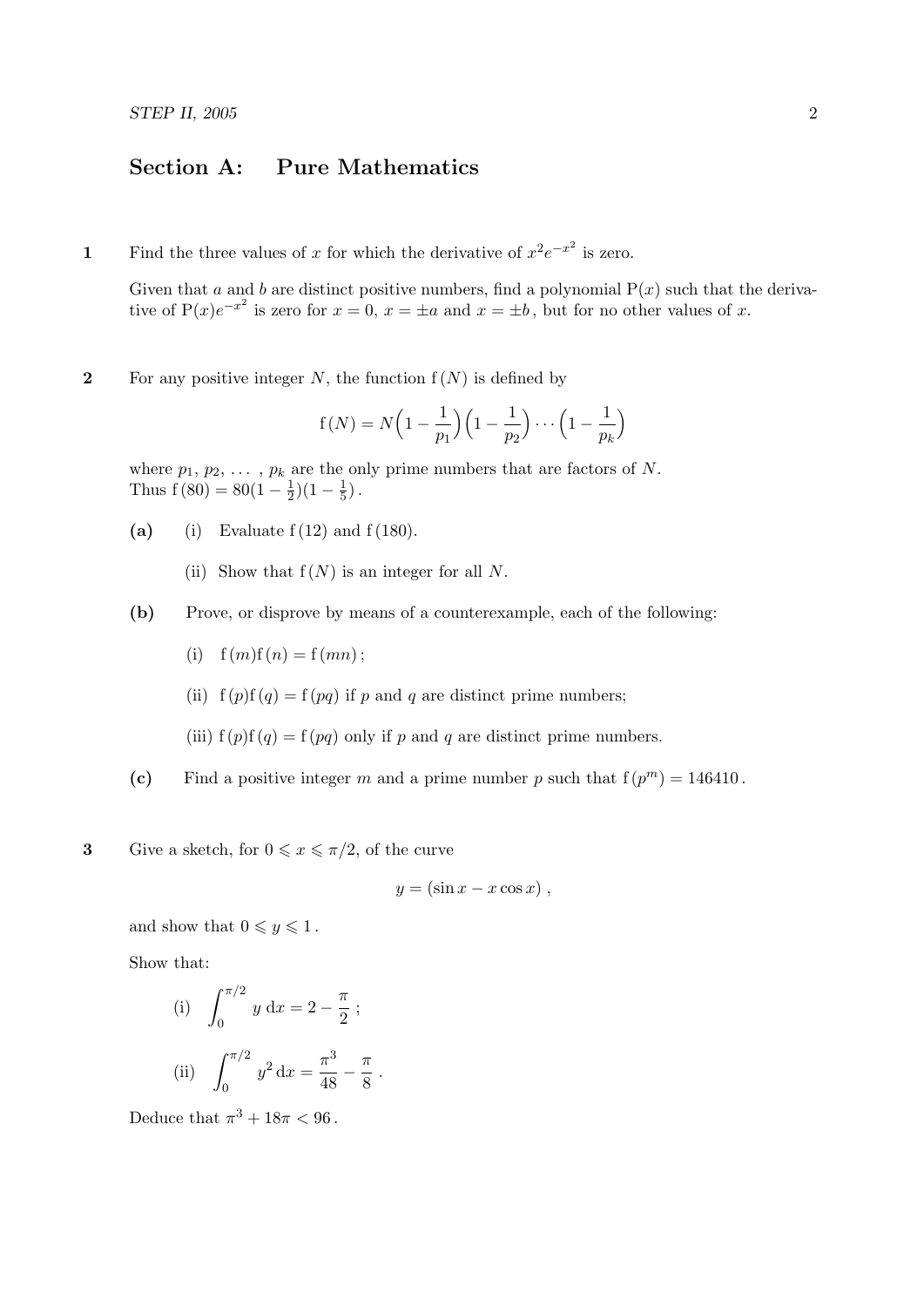**4** The positive numbers a, b and c satisfy  $bc = a^2 + 1$ . Prove that

$$
\arctan\left(\frac{1}{a+b}\right) + \arctan\left(\frac{1}{a+c}\right) = \arctan\left(\frac{1}{a}\right).
$$

The positive numbers  $p, q, r, s, t, u$  and v satisfy

$$
st = (p+q)^2 + 1
$$
,  $uv = (p+r)^2 + 1$ ,  $qr = p^2 + 1$ .

Prove that

$$
\arctan\left(\frac{1}{p+q+s}\right) + \arctan\left(\frac{1}{p+q+t}\right) + \arctan\left(\frac{1}{p+r+u}\right) + \arctan\left(\frac{1}{p+r+v}\right) = \arctan\left(\frac{1}{p}\right).
$$

Hence show that

$$
\arctan\left(\frac{1}{13}\right) + \arctan\left(\frac{1}{21}\right) + \arctan\left(\frac{1}{82}\right) + \arctan\left(\frac{1}{187}\right) = \arctan\left(\frac{1}{7}\right).
$$

[Note that  $\arctan x$  is another notation for  $\tan^{-1} x$ .]

5 The angle A of triangle  $ABC$  is a right angle and the sides  $BC$ ,  $CA$  and  $AB$  are of lengths a, b and c, respectively. Each side of the triangle is tangent to the circle  $S_1$  which is of radius r. Show that  $2r = b + c - a$ .

Each vertex of the triangle lies on the circle  $S_2$ . The ratio of the area of the region between  $S_1$ and the triangle to the area of  $S_2$  is denoted by  $R$ . Show that

$$
\pi R = -(\pi - 1)q^2 + 2\pi q - (\pi + 1) ,
$$

where  $q = \frac{b+c}{c}$  $\frac{1}{a}$ . Deduce that

$$
R\leqslant \frac{1}{\pi(\pi-1)}\;.
$$

6 (i) Write down the general term in the expansion in powers of x of  $(1-x)^{-1}$ ,  $(1-x)^{-2}$  and  $(1-x)^{-3}$ , where  $|x| < 1$ .

> Evaluate  $\sum_{n=0}^{\infty}$  $n=1$  $n2^{-n}$  and  $\sum_{n=0}^{\infty}$  $n=1$  $n^2 2^{-n}$ .

(ii) Show that 
$$
(1 - x)^{-\frac{1}{2}} = \sum_{n=0}^{\infty} \frac{(2n)!}{(n!)^2} \frac{x^n}{2^{2n}}
$$
, for  $|x| < 1$ .  
Evaluate  $\sum_{n=0}^{\infty} \frac{(2n)!}{(n!)^2 2^{2n} 3^n}$  and  $\sum_{n=1}^{\infty} \frac{n(2n)!}{(n!)^2 2^{2n} 3^n}$ .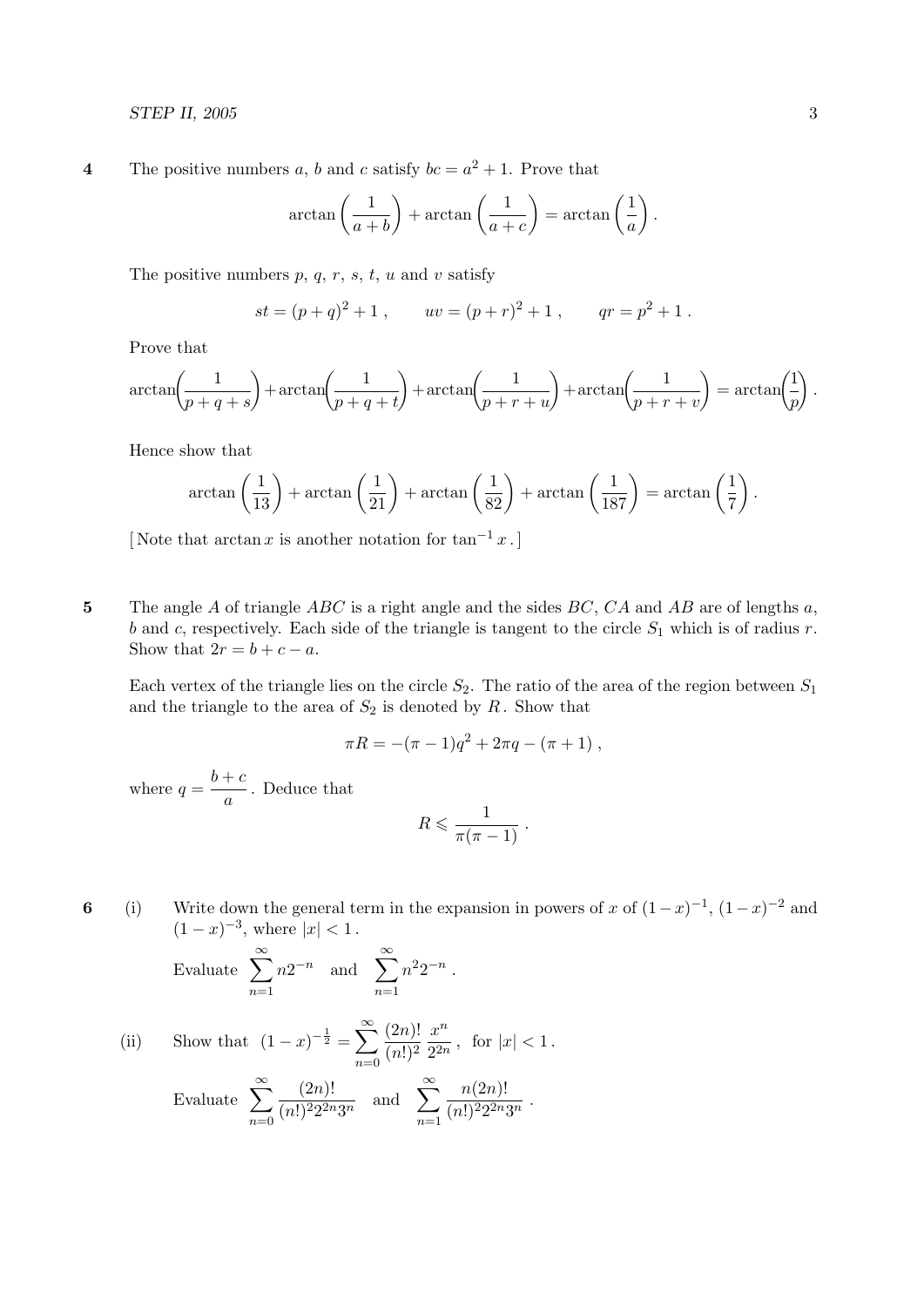**7** The position vectors, relative to an origin  $O$ , at time t of the particles  $P$  and  $Q$  are

$$
\cos t \, \mathbf{i} + \sin t \, \mathbf{j} + 0 \, \mathbf{k} \qquad \text{and} \qquad \cos(t + \frac{1}{4}\pi) \left[ \frac{3}{2} \mathbf{i} + \frac{3\sqrt{3}}{2} \mathbf{k} \right] + 3\sin(t + \frac{1}{4}\pi) \, \mathbf{j} \,,
$$

respectively, where  $0\leqslant t\leqslant 2\pi$  .

- (i) Give a geometrical description of the motion of  $P$  and  $Q$ .
- (ii) Let  $\theta$  be the angle POQ at time t that satisfies  $0 \le \theta \le \pi$ . Show that

$$
\cos \theta = \frac{3\sqrt{2}}{8} - \frac{1}{4} \cos(2t + \frac{1}{4}\pi) \; .
$$

(iii) Show that the total time for which  $\theta \geq \frac{1}{4}$  $\frac{1}{4}\pi$  is  $\frac{3}{2}\pi$ .

8 For  $x \geq 0$  the curve C is defined by

$$
\frac{dy}{dx} = \frac{x^3 y^2}{(1+x^2)^{5/2}}
$$

with  $y = 1$  when  $x = 0$ . Show that

$$
\frac{1}{y} = \frac{2 + 3x^2}{3(1 + x^2)^{3/2}} + \frac{1}{3}
$$

and hence that for large positive  $x$ 

$$
y \approx 3 - \frac{9}{x} .
$$

Draw a sketch of C.

On a separate diagram draw a sketch of the two curves defined for  $x\geqslant 0$  by

$$
\frac{\mathrm{d}z}{\mathrm{d}x} = \frac{x^3 z^3}{2(1+x^2)^{5/2}}
$$

with  $z = 1$  at  $x = 0$  on one curve, and  $z = -1$  at  $x = 0$  on the other.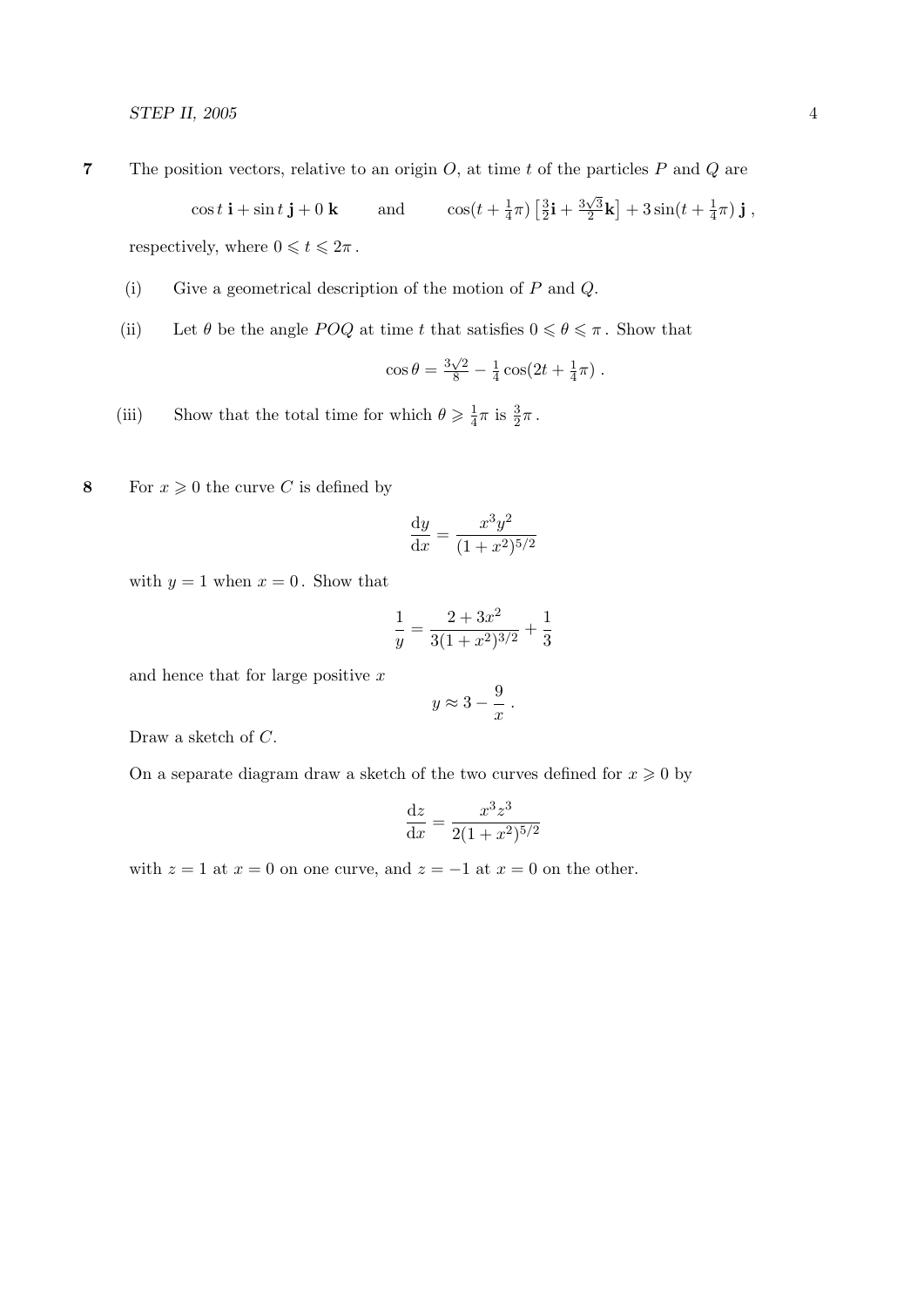## Section B: Mechanics

- 9 Two particles, A and B, of masses m and  $2m$ , respectively, are placed on a line of greatest slope,  $\ell$ , of a rough inclined plane which makes an angle of 30° with the horizontal. The coefficient of friction between A and the plane is  $\frac{1}{6}\sqrt{3}$  and the coefficient of friction between B and the plane is  $\frac{1}{3}\sqrt{3}$ . The particles are at rest with B higher up  $\ell$  than A and are connected by a light inextensible string which is taut. A force  $P$  is applied to  $B$ .
	- (i) Show that the least magnitude of P for which the two particles move upwards along  $\ell$ is  $\frac{11}{8}\sqrt{3}mg$  and give, in this case, the direction in which P acts.
	- (ii) Find the least magnitude of P for which the particles do not slip downwards along  $\ell$ .
- 10 The points A and B are 180 metres apart and lie on horizontal ground. A missile is launched from A at speed of  $100 \text{ m s}^{-1}$  and at an acute angle of elevation to the line AB of arcsin  $\frac{3}{5}$ . A time T seconds later, an anti-missile missile is launched from B, at speed of  $200 \,\mathrm{m\,s^{-1}}$  and at an acute angle of elevation to the line  $BA$  of arcsin  $\frac{4}{5}$ . The motion of both missiles takes place in the vertical plane containing  $A$  and  $B$ , and the missiles collide.

Taking  $g = 10 \text{ m s}^{-2}$  and ignoring air resistance, find T.

[Note that  $\arcsin \frac{3}{5}$  is another notation for  $\sin^{-1} \frac{3}{5}$ .]

11 A plane is inclined at an angle arctan  $\frac{3}{4}$  to the horizontal and a small, smooth, light pulley F is fixed to the top of the plane. A string,  $APB$ , passes over the pulley. A particle of mass  $m_1$ is attached to the string at A and rests on the inclined plane with  $AP$  parallel to a line of greatest slope in the plane. A particle of mass  $m_2$ , where  $m_2 > m_1$ , is attached to the string at B and hangs freely with BP vertical. The coefficient of friction between the particle at A and the plane is  $\frac{1}{2}$ .

The system is released from rest with the string taut. Show that the acceleration of the particles is  $\frac{m_2 - m_1}{\cdot}$  $\frac{m_2 - m_1}{m_2 + m_1}g.$ 

At a time T after release, the string breaks. Given that the particle at A does not reach the pulley at any point in its motion, find an expression in terms of T for the time after release at which the particle at A reaches its maximum height. It is found that, regardless of when the string broke, this time is equal to the time taken by the particle at  $A$  to descend from its point of maximum height to the point at which it was released. Find the ratio  $m_1 : m_2$ .

[Note that  $\arctan \frac{3}{4}$  is another notation for  $\tan^{-1} \frac{3}{4}$ .]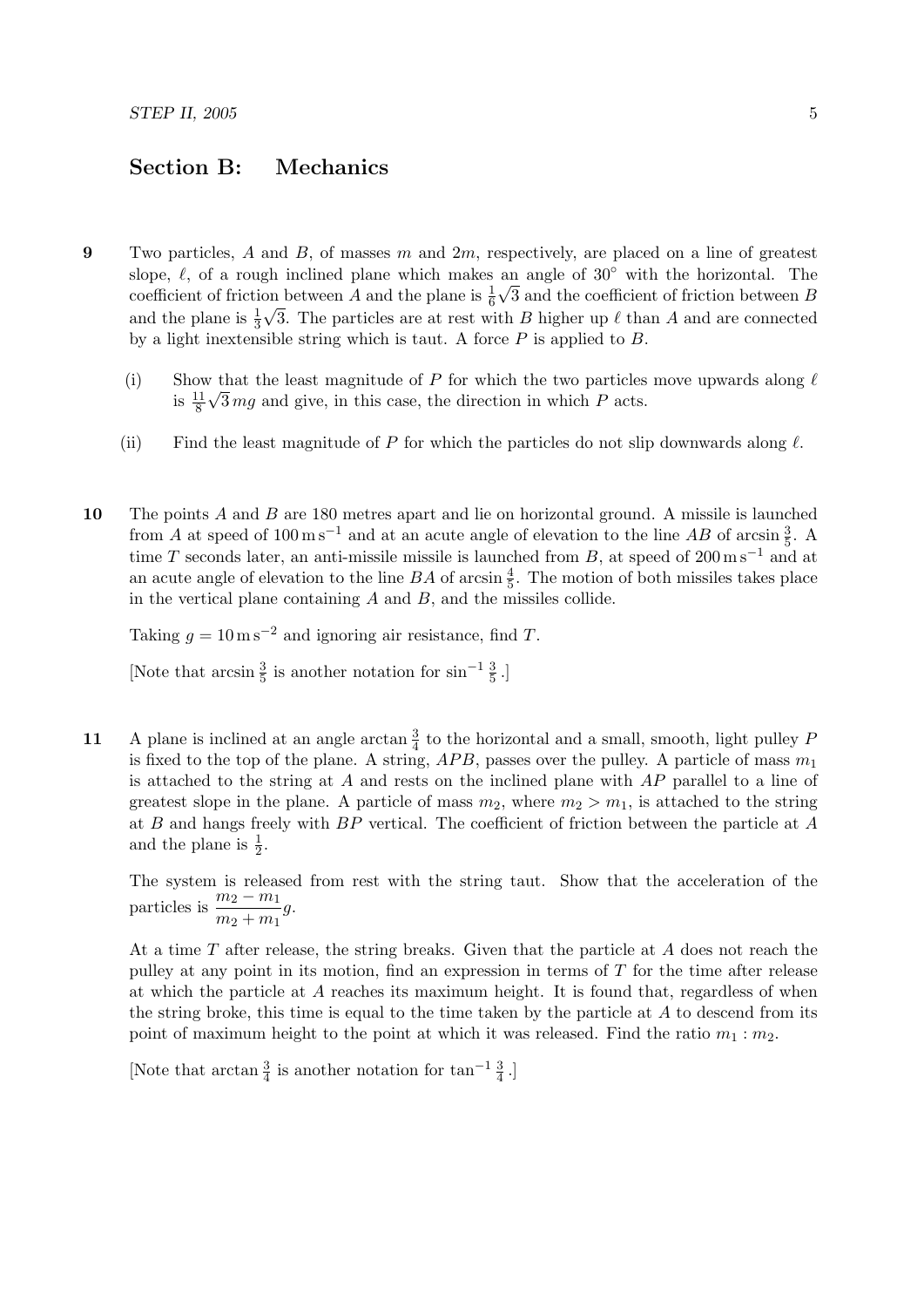## Section C: Probability and Statistics

- 12 The twins Anna and Bella share a computer and never sign their e-mails. When I e-mail them, only the twin currently online responds. The probability that it is Anna who is online is  $p$  and she answers each question I ask her truthfully with probability  $a$ , independently of all her other answers, even if a question is repeated. The probability that it is Bella who is online is q, where  $q = 1 - p$ , and she answers each question truthfully with probability b, independently of all her other answers, even if a question is repeated.
	- (i) I send the twins the e-mail: 'Toss a fair coin and answer the following question. Did the coin come down heads?'. I receive the answer 'yes'. Show that the probability that the coin did come down heads is  $\frac{1}{2}$  if and only if  $2(ap + bq) = 1$ .
	- (ii) I send the twins the e-mail: 'Toss a fair coin and answer the following question. Did the coin come down heads?'. I receive the answer 'yes'. I then send the e-mail: 'Did the coin come down heads?' and I receive the answer 'no'. Show that the probability (taking into account these answers) that the coin did come down heads is  $\frac{1}{2}$ .
	- (iii) I send the twins the e-mail: 'Toss a fair coin and answer the following question. Did the coin come down heads?'. I receive the answer 'yes'. I then send the e-mail: 'Did the coin come down heads?' and I receive the answer 'yes'. Show that, if  $2(ap + bq) = 1$ , the probability (taking into account these answers) that the coin did come down heads is  $\frac{1}{2}$ .
- 13 The number of printing errors on any page of a large book of N pages is modelled by a Poisson variate with parameter  $\lambda$  and is statistically independent of the number of printing errors on any other page. The number of pages in a random sample of  $n$  pages (where  $n$  is much smaller than N and  $n \geq 2$ ) which contain fewer than two errors is denoted by Y. Show that  $P(Y = k) = \binom{n}{k}$  $(k) p^k q^{n-k}$  where  $p = (1 + \lambda)e^{-\lambda}$  and  $q = 1 - p$ .

Show also that, if  $\lambda$  is sufficiently small,

(i) 
$$
q \approx \frac{1}{2}\lambda^2
$$
;

- (ii) the largest value of n for which  $P(Y = n) \geq 1 \lambda$  is approximately  $2/\lambda$ ;
- (iii)  $P(Y > 1 | Y > 0) \approx 1 n(\lambda^2/2)^{n-1}$ .